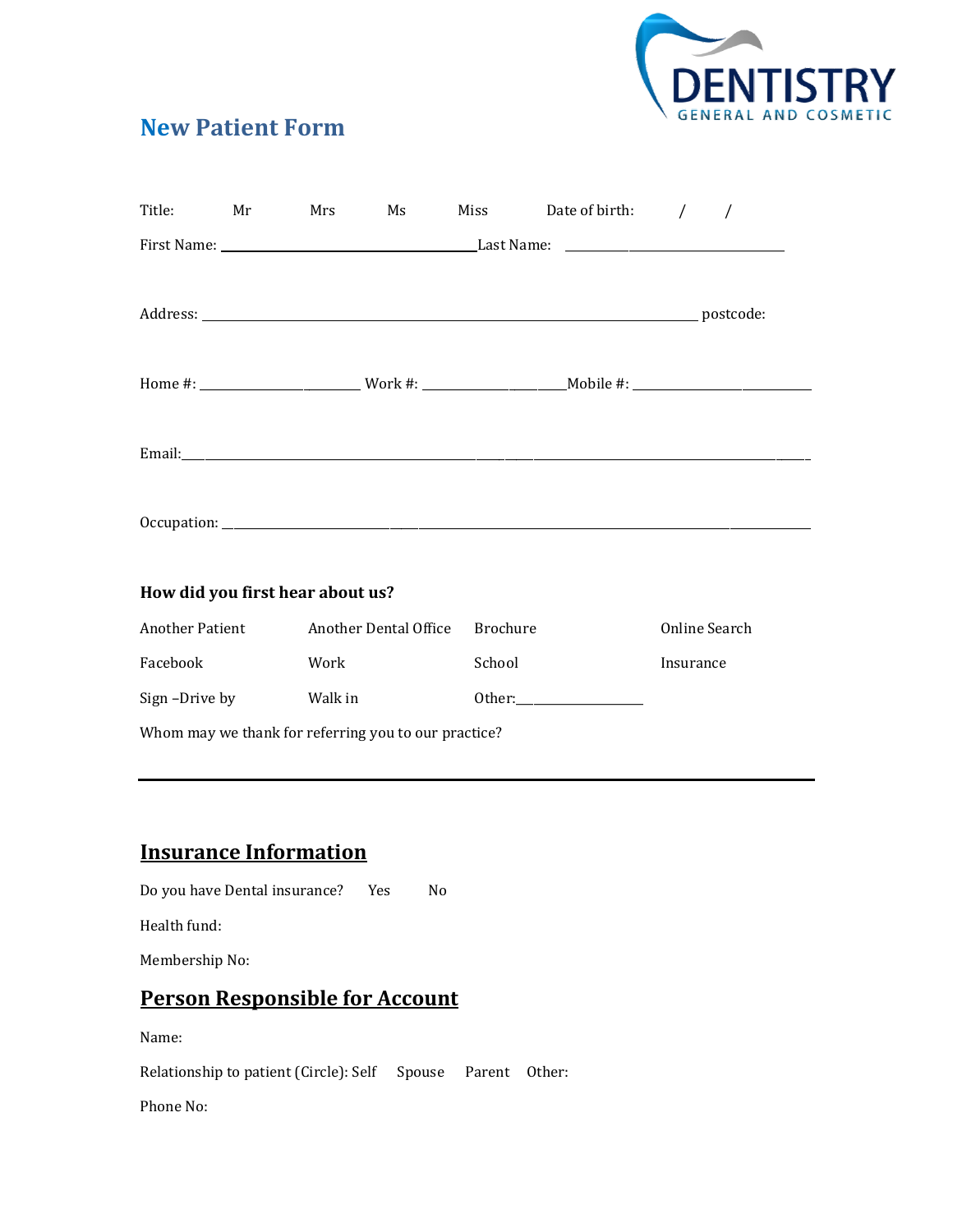### **Contact Information**

What is the best way to communicate with you? Home Phone / Mobile Phone / Text / Email In the event of an emergency, whom should we contact? Name: Phone no: **Medical History** 1. Are you receiving any medical treatment at present? Yes No

| 2. Have you ever had any excessive bleeding requiring special treatment?                            | Yes No |        |
|-----------------------------------------------------------------------------------------------------|--------|--------|
| 3. Are you taking blood thinners or anticoagulants?                                                 | Yes No |        |
| 4. Have you ever had Rheumatic fever?                                                               | Yes No |        |
| 5. Ever had any type of heart (Cardiac) complaint/ treatment?                                       | Yes No |        |
| 6.Do you have heart murmur or a pacemaker?                                                          |        | Yes No |
| 7. Do you faint easily?                                                                             |        | Yes No |
| 8.Do you have Diabetes? Type1<br>Type 2                                                             |        | Yes No |
| 9. Do you have Osteoporosis or other bone related conditions?<br>Yes No                             |        |        |
| 10.Do you have or ever tested positive to AIDS/HIV/TB?                                              |        | Yes No |
| 11.Do you suffer from Epilepsy, convulsions or seizures?                                            |        | Yes No |
| 12. Women: Are you pregnant/trying to get pregnant/breast feeding?                                  |        | Yes No |
| If pregnant due date:                                                                               |        |        |
| 13. Are you allergic to or have you had an allergic reaction to any medication or substance? Yes No |        |        |
|                                                                                                     |        |        |
| 14.Do you smoke? If yes how much per day?                                                           | Yes No |        |
| 15. Please list all medications you are taking:                                                     |        |        |
|                                                                                                     |        |        |

\_\_\_\_\_\_\_\_\_\_\_\_\_\_\_\_\_\_\_\_\_\_\_\_\_\_\_\_\_\_\_\_\_\_\_\_\_\_\_\_\_\_\_\_\_\_\_\_\_\_\_\_\_\_\_\_\_\_\_\_\_\_\_\_\_\_\_\_\_\_\_\_\_\_\_\_\_\_\_\_\_\_\_\_\_\_\_\_\_\_\_\_\_\_\_\_\_\_\_\_\_\_\_\_\_\_\_\_\_\_\_\_\_\_\_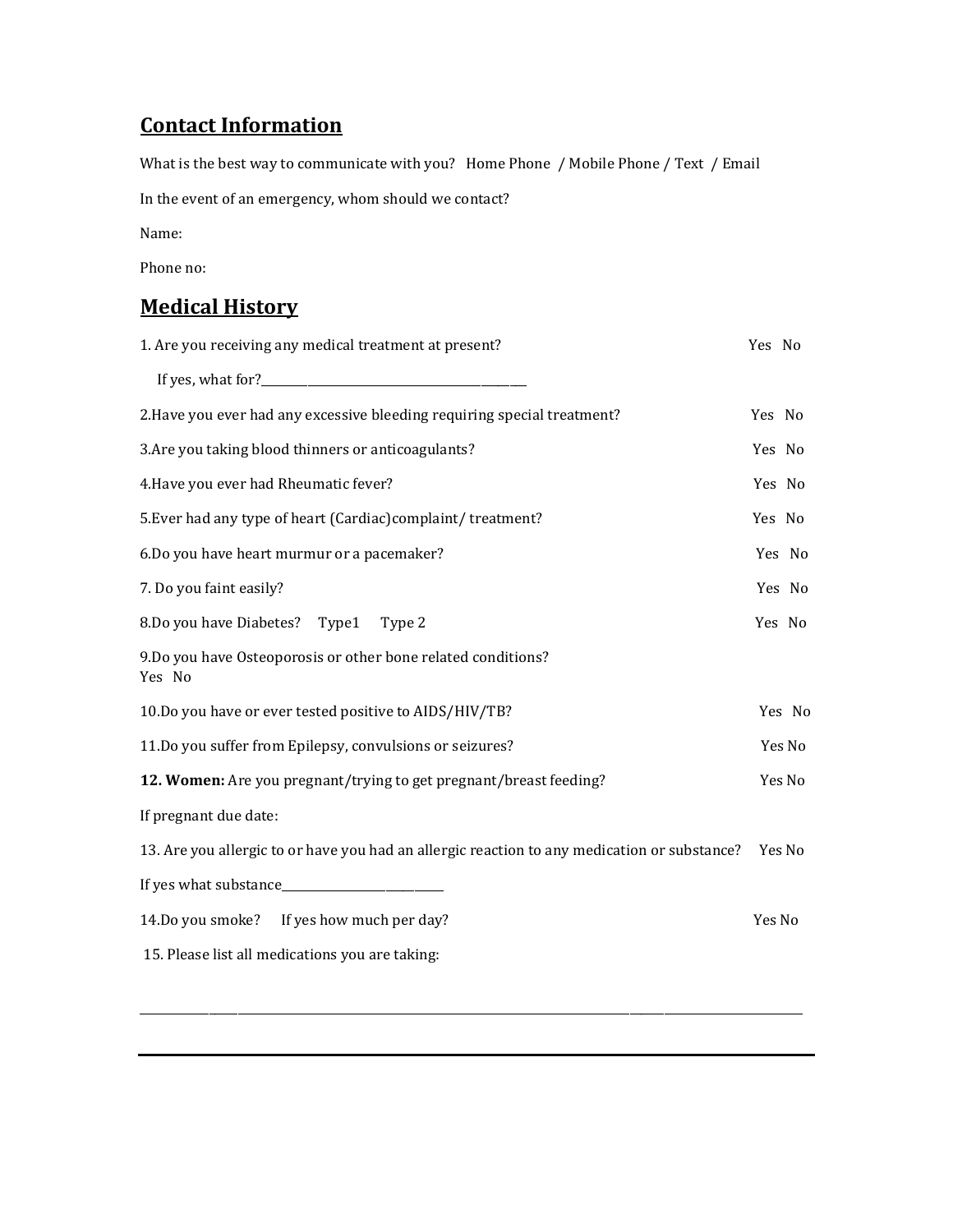### **Dental History**

1. When was your last dental checkup?

2-When were your last dental x-rays?

| 3-How would you describe your dental health?                          | Excellent | Good   | Fair        | Poor   |
|-----------------------------------------------------------------------|-----------|--------|-------------|--------|
| 4- What do you use to clean your teeth?<br>Piksters                   | Brush     | Floss  | Mouth rinse |        |
| 5- What type of toothbrush do you use?                                | Hard      | Medium | Soft        |        |
| 6. Are you having tooth or gum pain at this time?                     |           |        |             | Yes No |
| 7. Do you feel nervous about having dental treatment?                 |           |        |             | Yes No |
| 8. Have you ever had a bad experience in a dental office?             |           |        |             | Yes No |
| 9. Do your gums bleed when brushing / flossing?                       |           |        |             | Yes No |
| 10. Have you ever seen a periodontist?                                |           |        |             | Yes No |
| 11. Are your teeth sensitive to hot or cold?                          |           |        |             | Yes No |
| 12. Have you ever had Orthodontic Treatment (Braces)?                 |           |        |             | Yes No |
| 13. Would you be interested in discussing ways to improve your smile? |           |        |             | Yes No |

#### **Do you have any of the following dental concerns**?

| Clicking in jaw joint<br><b>Biting</b>  | Yes No | Sensitivity to:<br>Hot | Cold<br>Sweets    |
|-----------------------------------------|--------|------------------------|-------------------|
| Pain in or around your ears             | Yes No | Swelling               | Bleeding Gums     |
| Difficulty opening or closing           | Yes No | <b>Bad Taste</b>       | <b>Bad Breath</b> |
| Difficulty chewing                      | Yes No | Food Catching          | <b>Tooth Pain</b> |
| History of trauma to jaw or face Yes No |        | Clenching              | Grinding          |
| Diagnosis of TMJ/TMD                    | Yes No | Other:                 |                   |

#### **Cosmetic Evaluation:**

- 1- Are you happy with your smile?
- 2- Would you like information on teeth whitening?
- 3-Does replacing your existing Amalgam fillings interest you ?
- 4-Would you like straighter teeth?